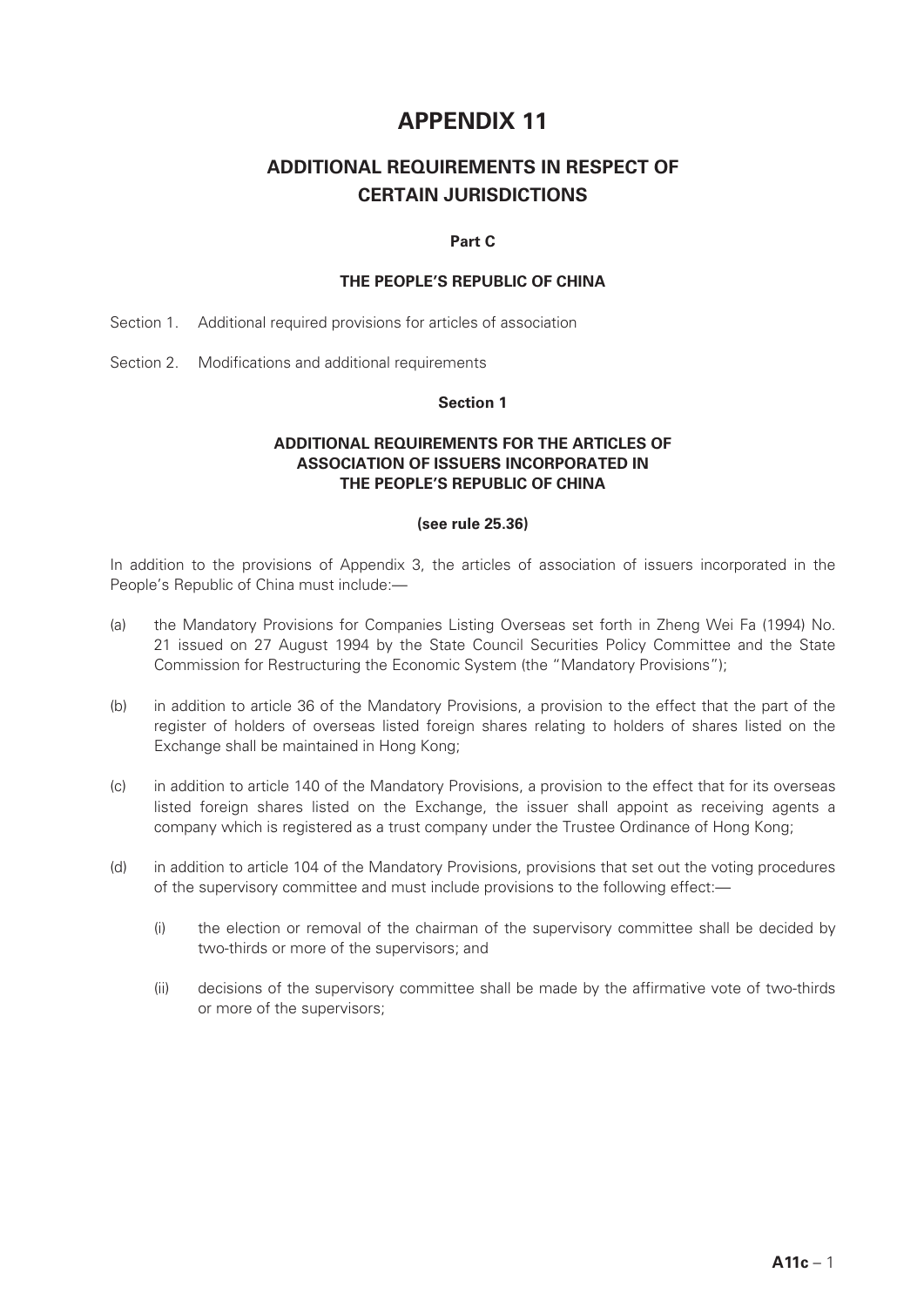- (e) in addition to article 148 of the Mandatory Provisions, provisions that set out the procedures for the change, removal and resignation of auditors and must include provisions to the following effect:—
	- (i) Where a resolution at a general meeting of shareholders is passed to appoint as auditor a person other than an incumbent auditor, to fill a casual vacancy in the office of auditor, to reappoint as auditor a retiring auditor who was appointed by the board of directors to fill a casual vacancy, or to remove an auditor before the expiration of his term of office, the following provisions shall apply:—
		- (A) A copy of the proposal shall be sent before notice of meeting is given to the shareholders to the person proposed to be appointed or the auditor proposing to leave his post or the auditor who has left his post (leaving includes leaving by removal, resignation and retirement).
		- (B) If the auditor leaving his post makes representations in writing and requests their notification to the shareholders, the issuer shall (unless the representations are received too late):—
			- (x) in any notice of the resolution given to shareholders, state the fact of the representations having been made; and
			- (y) send a copy of the representations to every shareholder entitled to notice of general meetings.
		- (C) If the auditor's representations are not sent under [article corresponding to (B) above] the auditor may (in addition to his right to be heard) require that the representations be read out at the meeting.
		- (D) An auditor who is leaving his post shall be entitled to attend:—
			- (x) the general meeting at which his term of office would otherwise have expired;
			- (y) any general meeting at which it is proposed to fill the vacancy caused by his removal; and
			- (z) any general meeting convened on his resignation;

and to receive all notices of, and other communications relating to, any such meeting, and to be heard at any such meeting which he attends on any part of the business of the meeting which concerns him as former auditor of the issuer.

- (ii) An auditor may resign his office by depositing at the issuer's seat a notice in writing to that effect and containing:—
	- (A) a statement to the effect that there are no circumstances connected with his resignation which he considers should be brought to the notice of the shareholders or creditors of the issuer; or
	- (B) a statement of any such circumstances.

Any such notice shall terminate his office on the date on which it is deposited or on such later date as may be specified therein.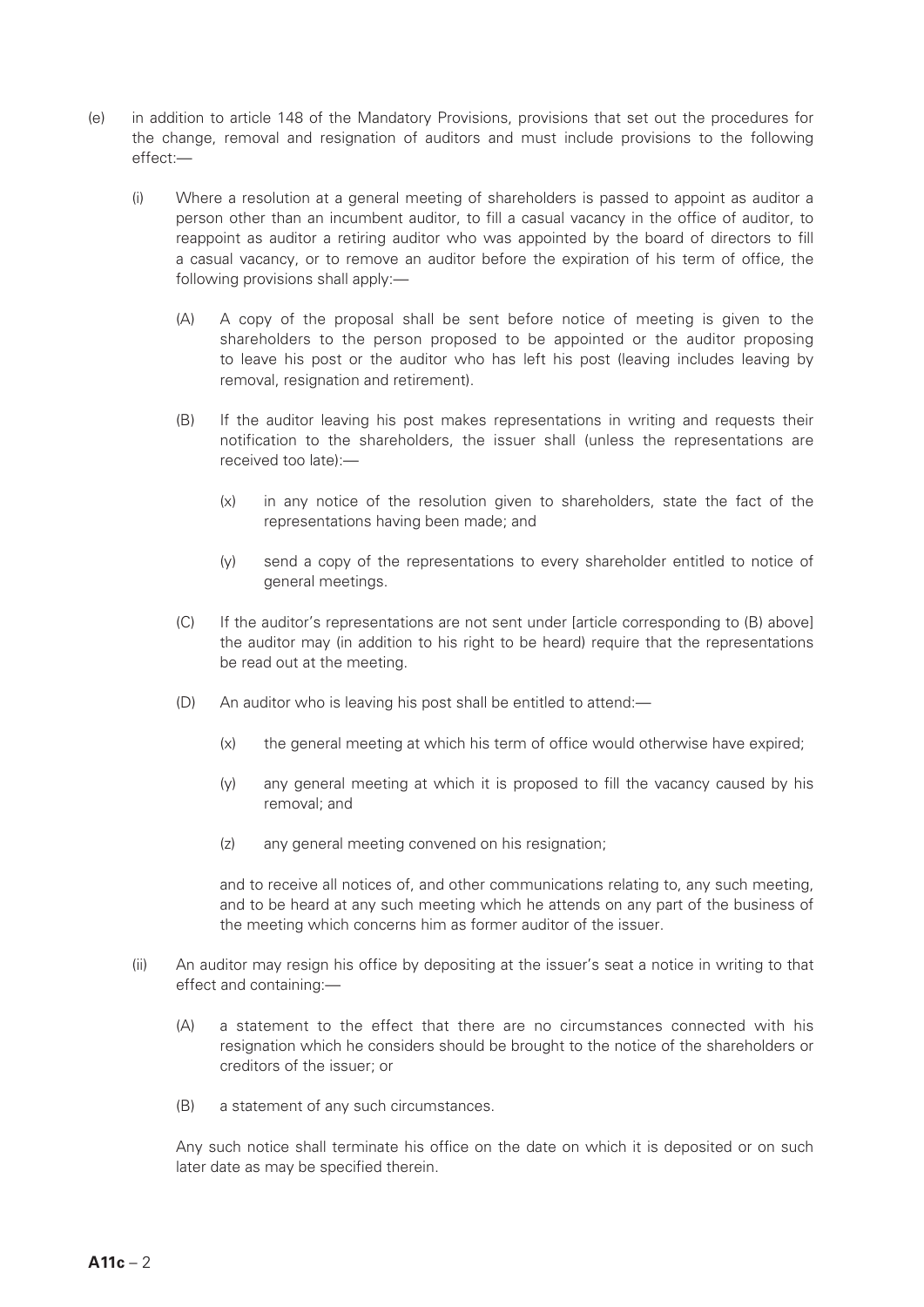- (iii) Where a notice is deposited under [article corresponding to 1(e)(ii)], the issuer shall within 14 days send a copy of the notice to the competent authority. If the notice contained a statement under [article corresponding to 1(e)(ii)(B)], a copy of the notice shall also be sent to every person entitled to obtain a copy of the issuer's financial statements.
- (iv) Where the auditor's notice of resignation contains a statement under [article corresponding to 1(e)(ii)(B)], he may require the board of directors to convene an extraordinary general meeting of shareholders for the purpose of receiving an explanation of the circumstances connected with his resignation; and
- (f) a provision to the following effect:—

In addition to holders of other classes of shares, holders of domestic shares and overseas listed foreign shares are deemed to be different classes of shareholders; provided however that the special procedures for approval by separate class shareholders shall not apply to the following circumstances:—

- (i) where the issuer issues, upon approval by a special resolution of its shareholders in a general meeting, either separately or concurrently once every twelve months, not more than twenty per cent. of each of the existing issued domestic shares and overseas listed foreign shares of the issuer; or
- (ii) where the issuer's plan to issue domestic shares and overseas listed foreign shares on establishment is implemented within fifteen months from the date of approval by the China Securities Regulatory Commission or such other competent state council securities regulatory authority."

# **Section 2**

# **MODIFICATIONS AND ADDITIONAL REQUIREMENTS**

# **(see rule 25.20)**

- 1. A summary of the constitutive documents required by rule 25.20(2) must be set out under the following headings and where any item is not applicable the words "not applicable" should be inserted under the relevant heading:—
	- (1) directors
		- (a) power to allot and issue shares
			- (i) summary
			- (ii) differences
		- (b) power to dispose of the PRC issuer's or any of its subsidiaries' assets
			- (i) summary
			- (ii) differences
		- (c) compensation or payments for loss of office
			- (i) summary
			- (ii) differences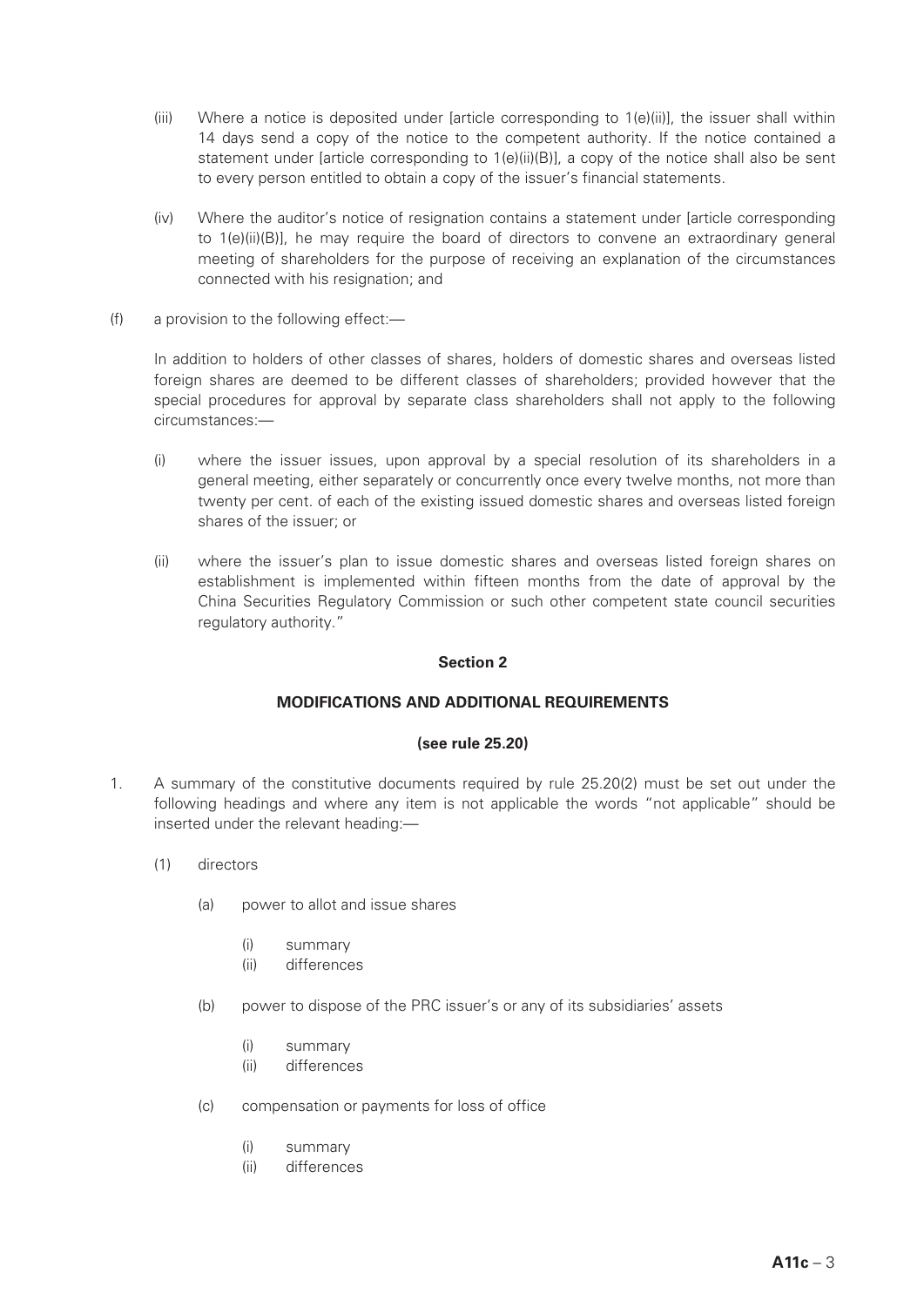- (d) loans to directors
	- (i) summary
	- (ii) differences
- (e) giving of financial assistance to purchase the PRC issuer's or any of its subsidiaries' shares
	- (i) summary
	- (ii) differences
- (f) disclosure of interests in contracts with the PRC issuer or any of its subsidiaries
	- (i) summary
	- (ii) differences
- (g) remuneration
	- (i) summary
	- (ii) differences
- (h) retirement, appointment, removal
	- (i) summary
	- (ii) differences
- (i) borrowing powers
	- (i) summary
	- (ii) differences
- (2) alterations to constitutional documents
	- (i) summary
	- (ii) differences
- (3) variation of rights of existing shares or classes of shares
	- (i) summary
	- (ii) differences
- (4) special resolutions majority required
	- (i) summary
	- (ii) differences
- (5) voting rights (generally and on a poll)
	- (i) summary
	- (ii) differences
- (6) requirements for annual general meetings
	- (i) summary
	- (ii) differences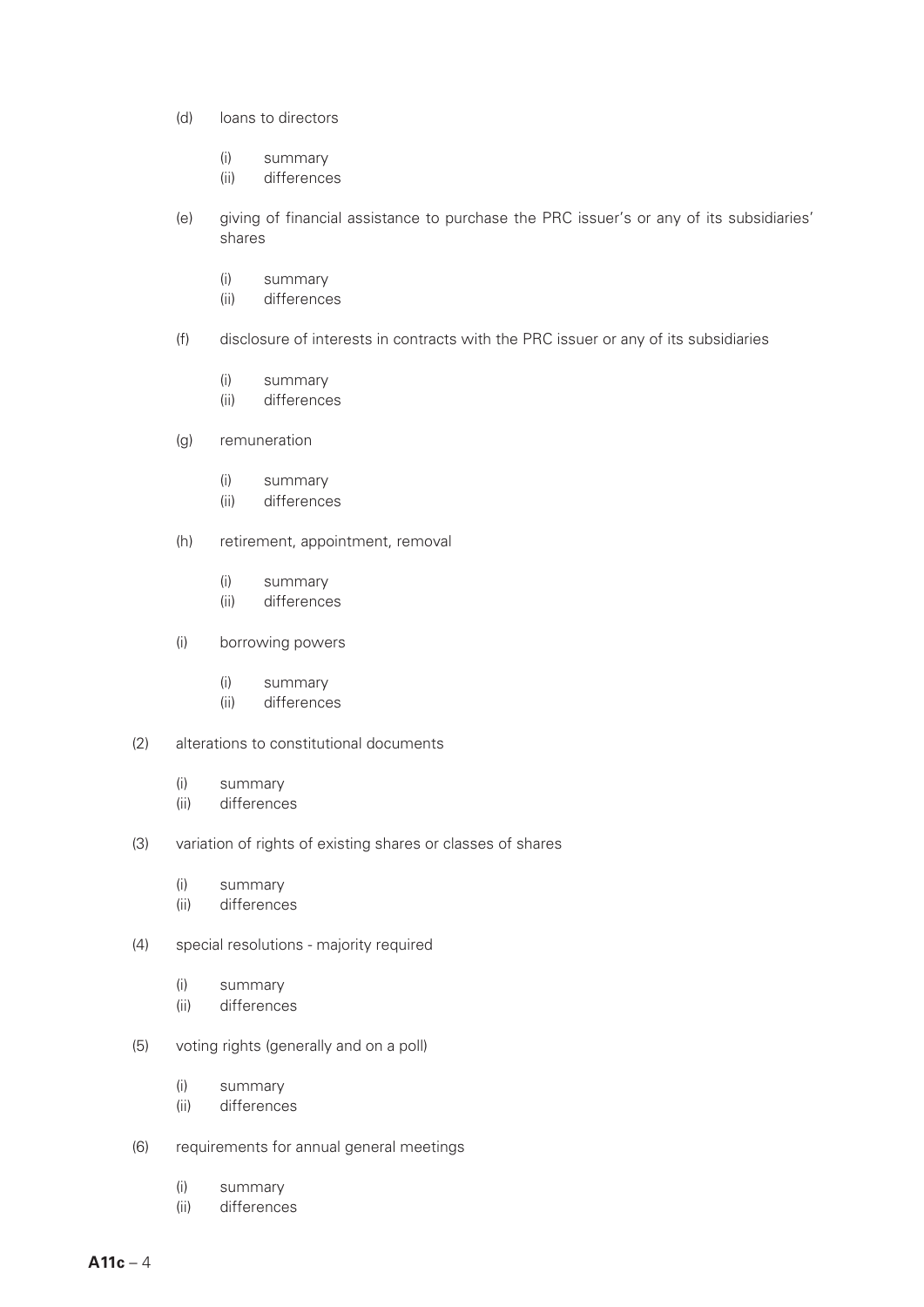- (7) accounts and audit
	- (i) summary
	- (ii) differences
- (8) notice of meetings and business to be conducted thereat
	- (i) summary
	- (ii) differences
- (9) transfer of shares
	- (i) summary
	- (ii) differences
- (10) power of the PRC issuer to purchase its own shares
	- (i) summary
	- (ii) differences
- (11) power of any subsidiary of the PRC issuer to own shares in its parent
	- (i) summary
	- (ii) differences
- (12) dividends and other methods of distribution
	- (i) summary
	- (ii) differences
- (13) proxies
	- (i) summary
	- (ii) differences
- (14) calls on shares and forfeiture of shares
	- (i) summary
	- (ii) differences
- (15) inspection of register of members
	- (i) summary
	- (ii) differences
- (16) quorum for meetings and separate class meetings
	- (i) summary
	- (ii) differences
- (17) rights of the minorities in relation to fraud or oppression thereof
	- (i) summary
	- (ii) differences